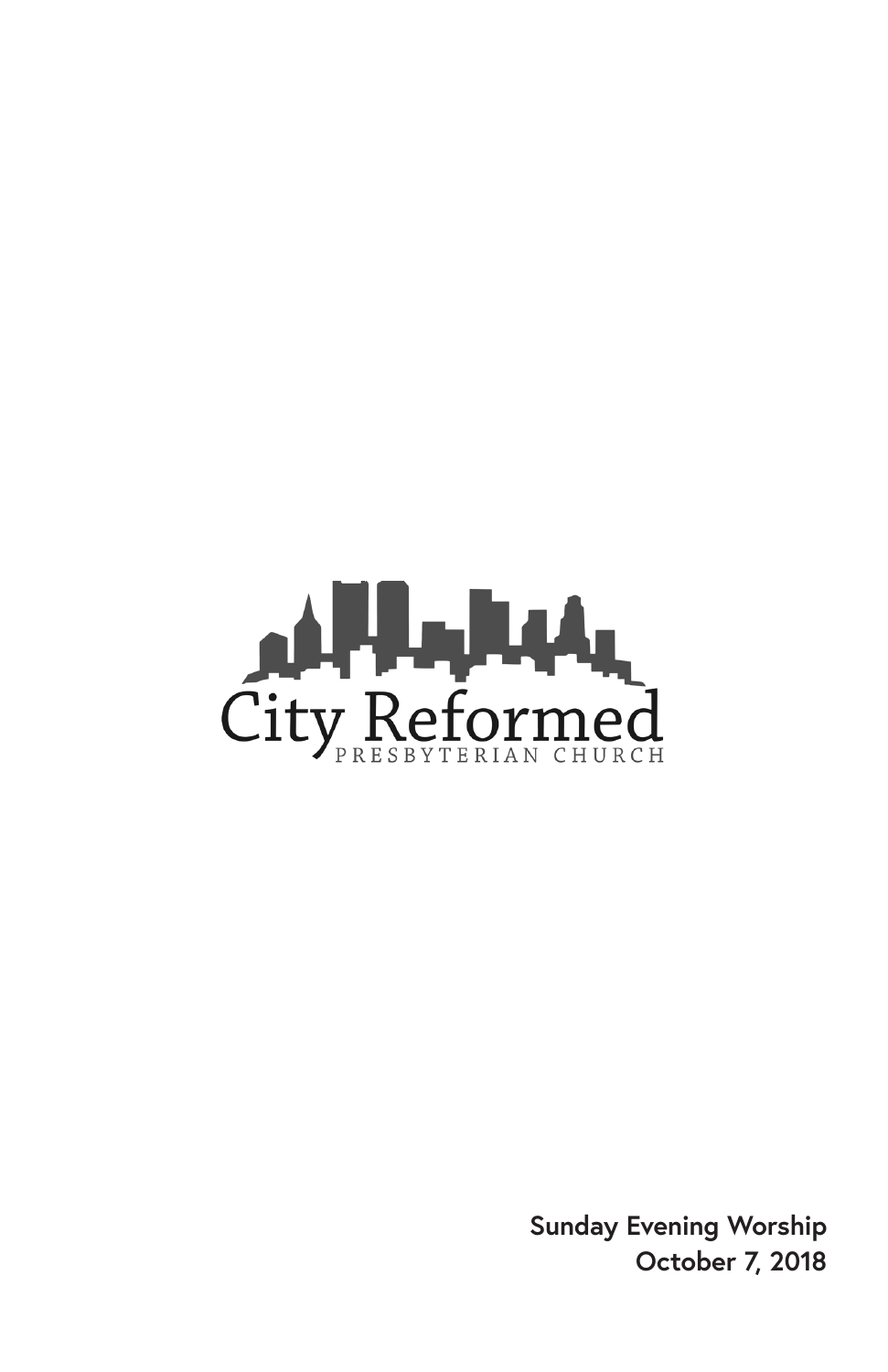#### **Welcome to City Reformed Presbyterian Church**

We are glad to have you join us for worship today. Please feel free to stick around after the service and ask questions about who we are and what we do! If you would like more information, please refer to our print newsletter, *City This Month,* or visit our website: **cityreformed.org**.

### **Reflections**

A marked feature of the whole work has been the unity of the membership in the undertaking and the freedom from unkind criticism toward the committees in the midst of disappointing delays. As the work drew nearer and nearer its completion this feeling seemed to grow stronger, and any feeble disposition to criticize grew less; and when on January 26th, 1902, the Pastor announced from the pulpit that the Session and the Committees had appointed ... the day of dedication, a thrill of rejoicing was felt throughout the whole congregation.

- Rev. G.E. Sehlbrede, Founding Pastor of Greenfield Presbyterian Church

### **About Us**

#### **Sunday Morning Worship Service**

10:15AM Twentieth Century Club 4201 Bigelow Blvd. Pittsburgh, PA 15213 (Oakland)

#### **Sunday Evening Worship Service**

6:30PM 3929 Coleman St. Pittsburgh, PA 15207 (Greenfield)

#### **Church Office** (Open Tues - Fri)

3524 Blvd of the Allies Pittsburgh (Oakland), PA 15213 t: 412-720-7014 e: office@cityreformed.org w: cityreformed.org

#### **Donations**

#### Online: **cityreformed.org/give**

Mail: to the Church Office address above "Attn: Allison" (please make checks payable to City Reformed Presbyterian Church)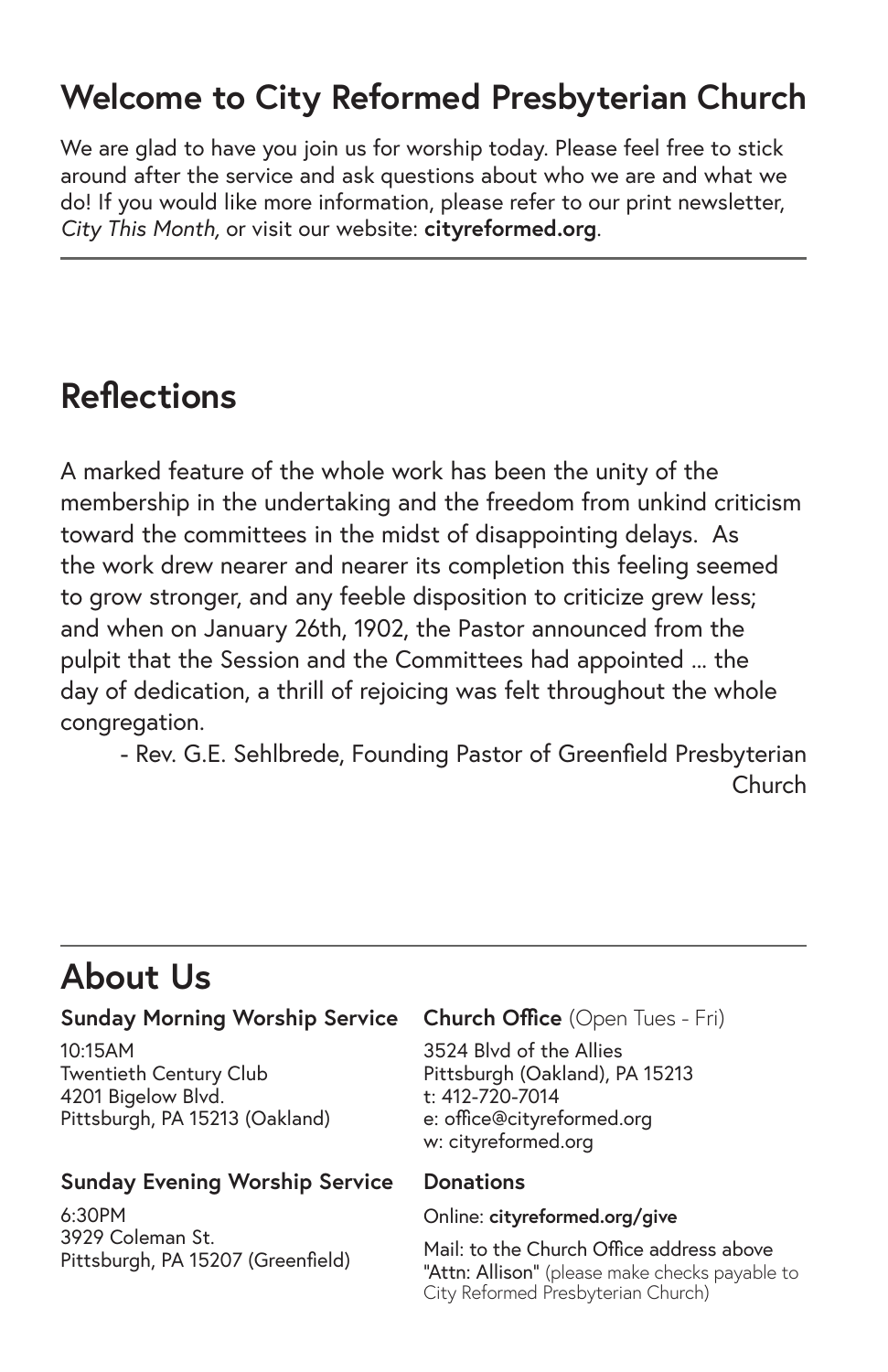# **Worship Service**

**City Reformed Presbyterian Church** Sunday Evening Worship – October 7, 2018 Presider: Reverend John McCombs

#### **Call to Worship: I John 1:1-4**

*Please stand for the call to worship if you are able.*

- Leader That which was from the beginning, which we have heard, which we have seen with our eyes,
- **People Which we looked upon and have touched with our hands, concerning the word of life—**
- Leader The life was made manifest, and we have seen it, and testify to it and proclaim to you the eternal life, which was with the Father and was made manifest to us—
- **People That which we have seen and heard we proclaim also to you, so that you too may have fellowship with us;**
- Leader And indeed our fellowship is with the Father and with his Son Jesus Christ.
- **People And we are writing these things so that our joy may be complete.**

# **Prayer of Invocation**

#### **Rejoice In All Your Works - Psalm 104**

*(Words & Music: Wendell Kimbrough 2014)*

Every mouth that cries for food, Every lung that yearns for breath, Every eye that searches through the dark for light— All creation looks to you For its breath and for its food. From the goodness of your hand we're satisfied.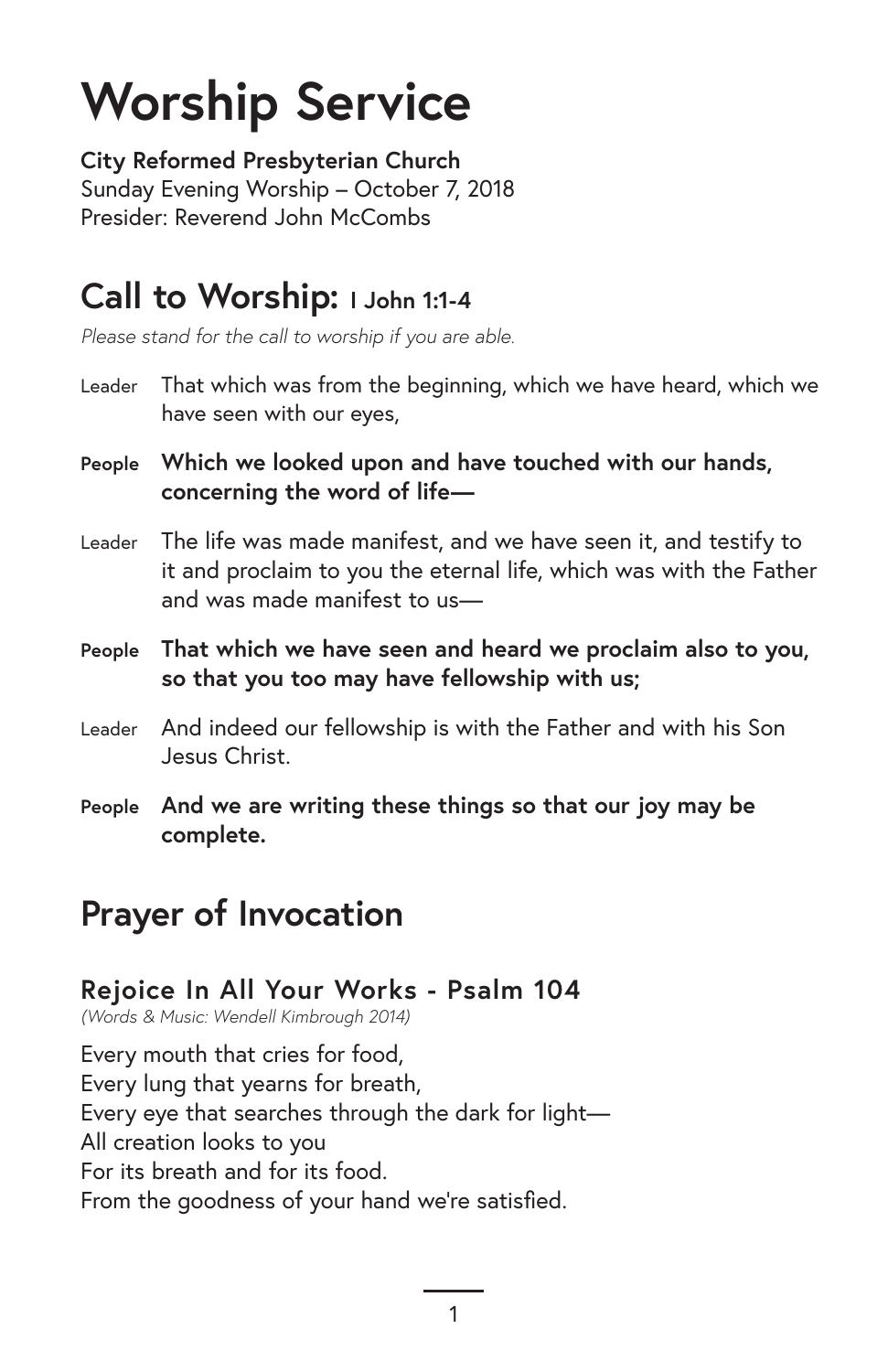*Oh rejoice in all your works, King of Heaven, King of Earth! Every creature you have made declares your praise. We rejoice in all you've made, God of all-sustaining grace! With the mountain, sky, and sea, we sing your praise!*

Every tree that thirsts for rain, Every bird that seeks its nest, Every heart that waits in hope to be made glad— All creation looks to you For its breath and for its food. From the goodness of your hand we're satisfied

May the pond'rings of my heart, And the song upon my lips, With the chorus of creation join in praise: To the God who made all things, To the Spirit who sustains, To the Son who over all creation reigns!

#### **Scripture Reading: Ephesians 2:17-22**

#### **Psalm 77:1-3**

*(Words & Music: Daniel Snoke 2013)*

I cry aloud to God And he will hear my call. When troubles surround I seek the Lord

My soul will not rest, I seek God and moan; And when I meditate My spirit faints.

#### **Solid Rock (My Hope Is Built)**

*(Words: Edward Mote 1834; Music: William Batchelder Bradbury 1863)*

My hope is built on nothing less Than Jesus' blood and righteousness. I dare not trust the sweetest frame, But wholly lean on Jesus' Name.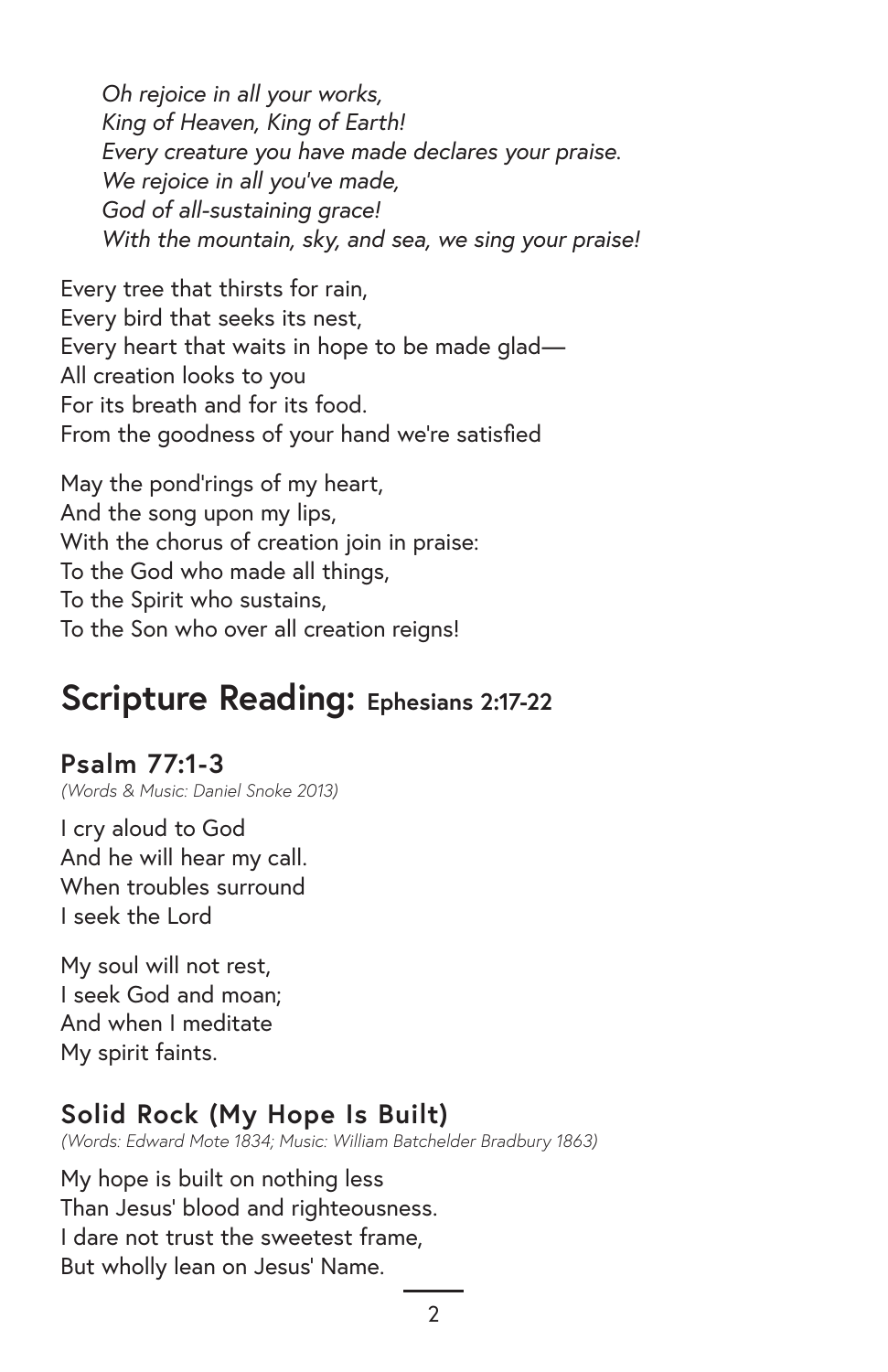When darkness veils His lovely face, I rest on His unchanging grace. In every high and stormy gale, My anchor holds within the veil.

> *On Christ the solid Rock I stand, All other ground is sinking sand; All other ground is sinking sand.*

His oath, His covenant, His blood, Support me in the whelming flood. When all around my soul gives way, He then is all my Hope and Stay.

When He shall come with trumpet sound, O may I then in Him be found. Dressed in His righteousness alone, Faultless to stand before the throne.

#### **Call to Confession: Matthew 11:28**

Come to me, all who labor and are heavy laden, and I will give you rest.

# **Prayer of Confession: The Lord's Prayer**

**Our Father in heaven, hallowed be your name. Your kingdom come, your will be done, on earth as it is in heaven. Give us this day our daily bread, and forgive us our debts, as we also have forgiven our debtors. And lead us not into temptation, but deliver us from evil. For yours is the kingdom and the power and the glory forever, Amen.** 

# **Silent Confession**

### **Assurance of Pardon: Romans 5:1-2**

Therefore, since we have been justified by faith, we have peace with God through our Lord Jesus Christ. Through him we have also obtained access by faith into this grace in which we stand, and we rejoice in hope of the glory of God.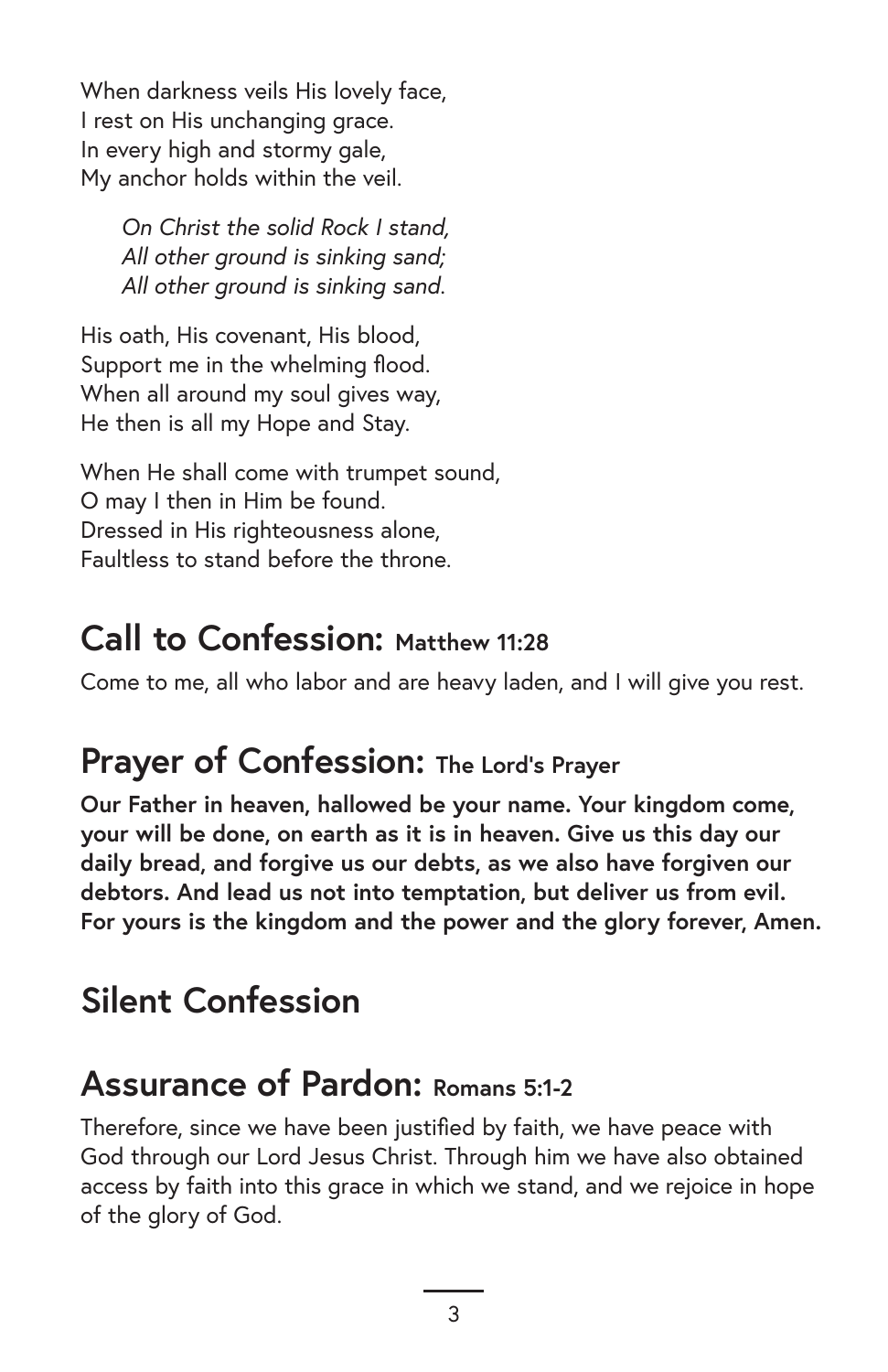### **Song of Renewal**

#### **Laden With Guilt**  *(Music: Sandra McCracken 2001; Words: Isaac Watts 1766)*

Laden with guilt and full of fears, I fly to thee my Lord. And not a glimpse of hope appears, But in thy written word The volumes of my Father's grace, Does all my griefs assuage. Here I behold my Savior's face, In every page.

This is the field where hidden lies The pearl of price unknown. That merchant is divinely wise, Who makes the pearl his own. Here consecrated water flows, To quench my thirst of sin; Here the fair tree of knowledge grows, No danger dwells within.

This is the judge that ends the strife, Where wit and reason fail. My guide to everlasting life, Through all this gloomy vale. Oh may thy counsels, mighty God, My roving feet command, Nor I forsake the happy road That leads to thy right hand.

Oh may thy counsels, mighty God, My roving feet command, Nor I forsake the happy road That leads to thy right hand.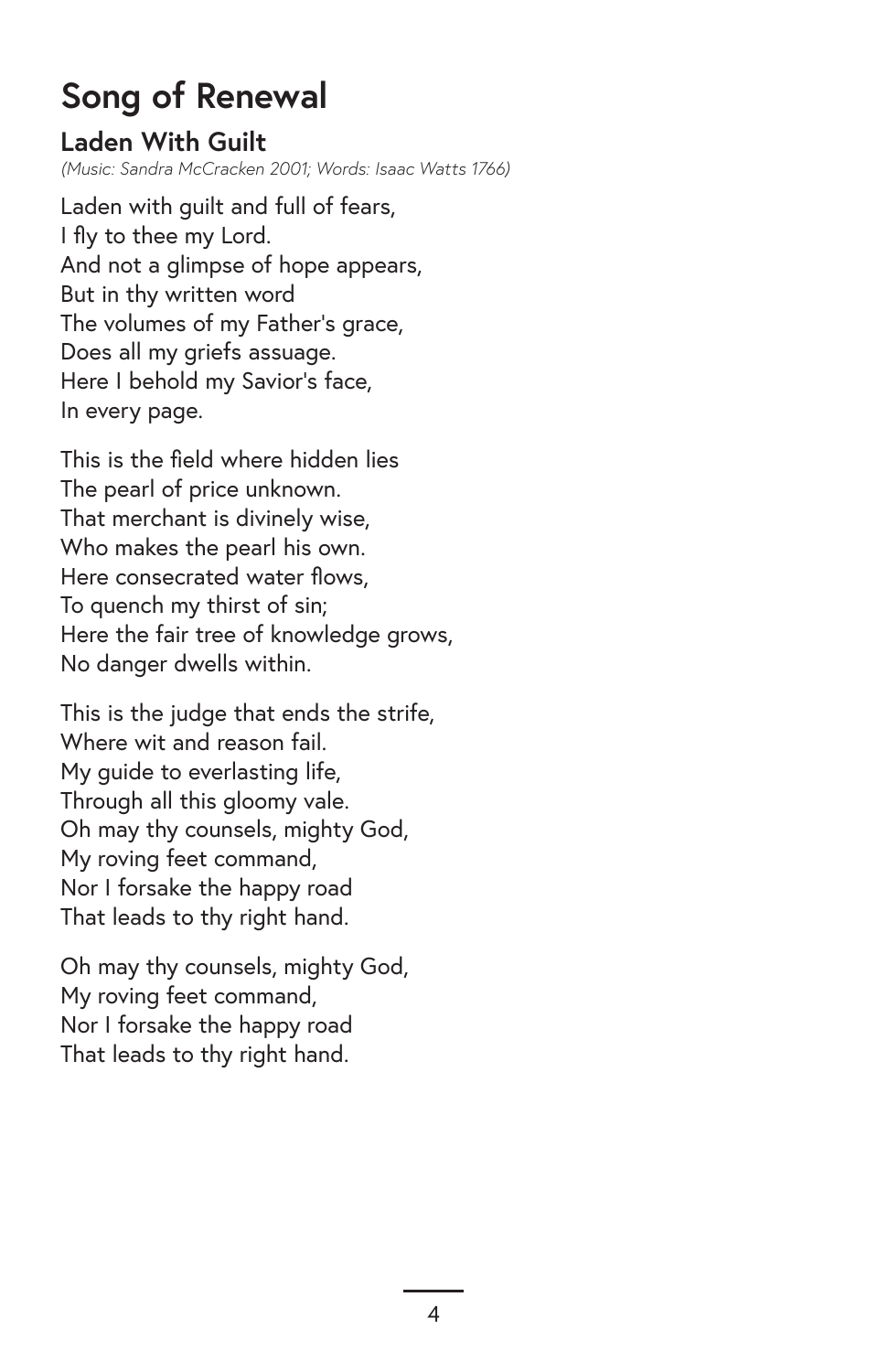# **Prayer of Dedication**

- Leader Lord, we thank you for the mercy that you have shown to us in Jesus Christ.
- **People Help us to extend mercy to others, and to share the hope of Christ with the world.**
- Leader We thank you for your care of our congregation for the past 15 years.
- **People Help us to trust you more deeply for our ministry needs.**
- Leader We thank you for this gift of a new building that we can use for ministry.
- **People Help us to use this building as good stewards, for the glory of Christ and the good of our neighbors.**

### **Corporate & Pastoral Prayer**

# **Additional Scripture**

Luke 15:1-7 / Now the tax collectors and sinners were all drawing near to hear him. And the Pharisees and the scribes grumbled, saying, "This man receives sinners and eats with them." So he told them this parable: "What man of you, having a hundred sheep, if he has lost one of them, does not leave the ninetynine in the open country, and go after the one that is lost, until he finds it? And when he has found it, he lays it on his shoulders, rejoicing. And when he comes home, he calls together his friends and his neighbors, saying to them, 'Rejoice with me, for I have found my sheep that was lost.' Just so, I tell you, there will be more joy in heaven over one sinner who repents than over ninety-nine righteous persons who need no repentance."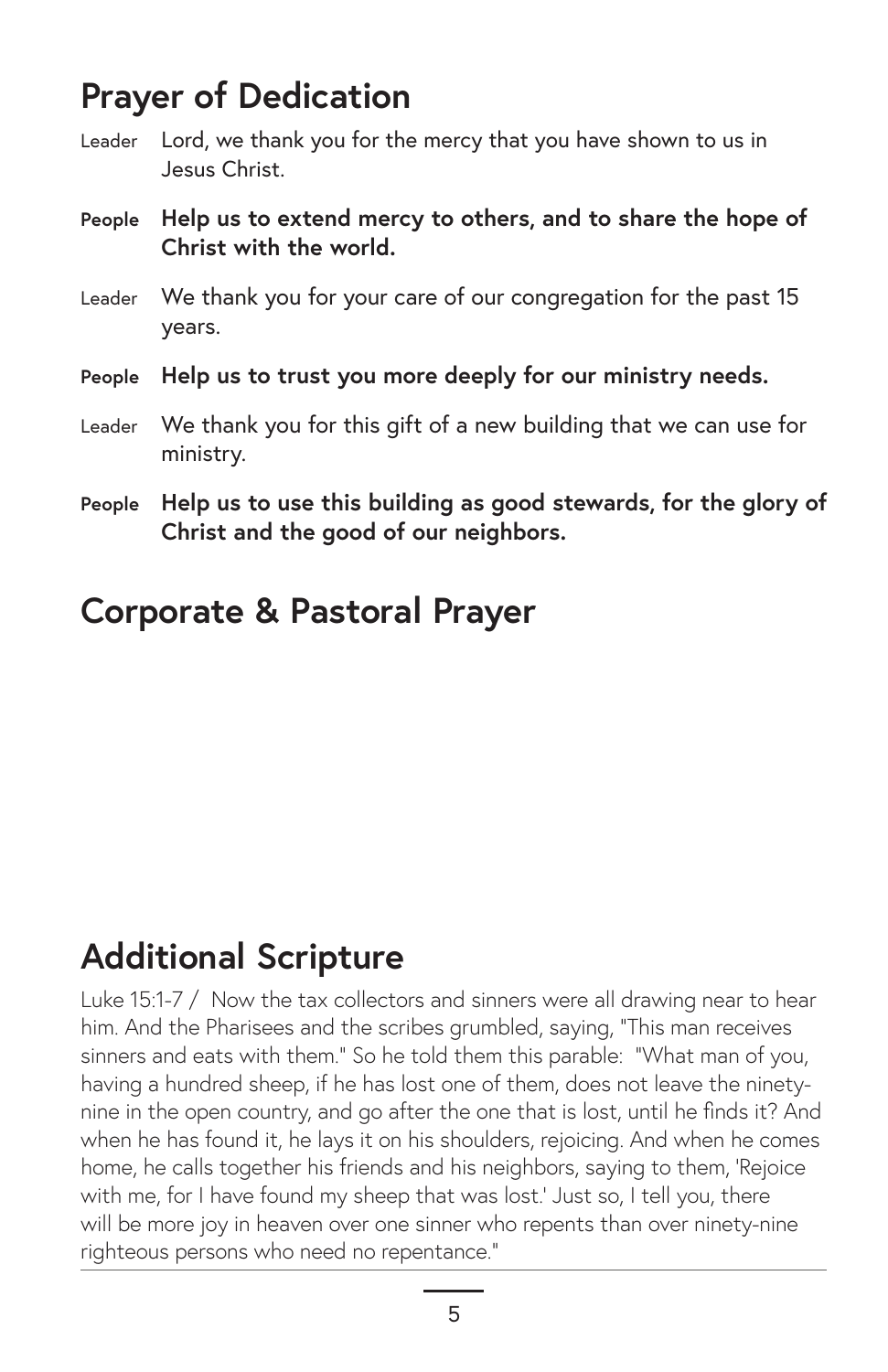#### **Sermon: Hebrews 12:1-3**

**"Towards an Enduring Ministry"** - Reverend Matt Koerber

Therefore, since we are surrounded by so great a cloud of  $\perp$  witnesses, let us also lay aside every weight, and sin which clings so closely, and let us run with endurance the race that is set before us, 2 looking to Jesus, the founder and perfecter of our faith, who for the joy that was set before him endured the cross, despising the shame, and is seated at the right hand of the throne of God. 3 Consider him who endured from sinners such hostility against himself, so that you may not grow weary or fainthearted.

**People Thanks be to God.**

Leader This is the Word of the Lord.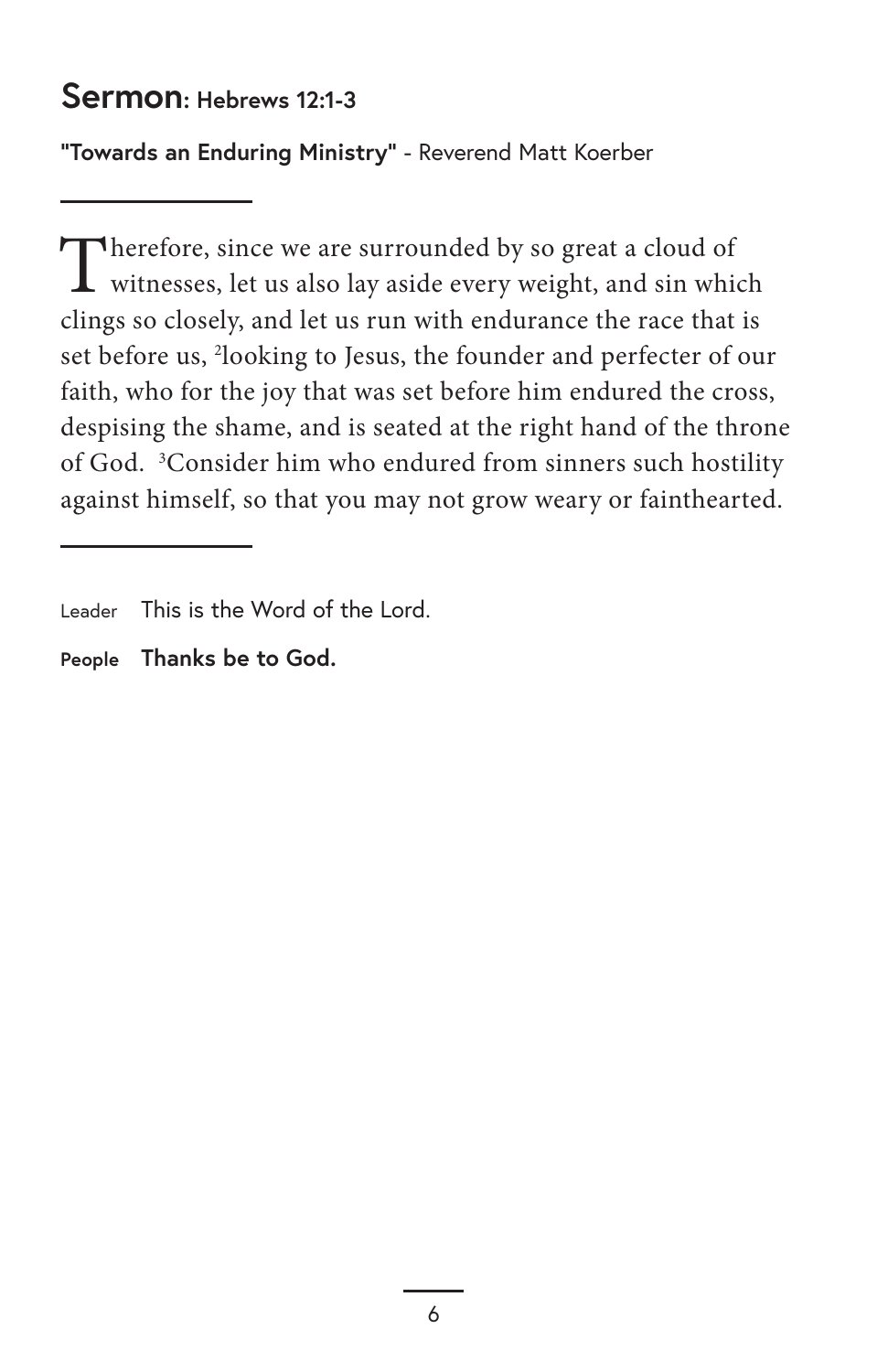# **Song of Thanksgiving**

**In Christ Alone**  *(Words & Music: Keith Getty & Stuart Townend 2001)*

In Christ alone my hope is found He is my light my strength my song This Cornerstone this solid ground Firm through the fiercest drought and storm What heights of love what depths of peace When fears are stilled when strivings cease My Comforter my all in all Here in the love of Christ I stand

In Christ alone who took on flesh Fullness of God in helpless Babe This gift of love and righteousness Scorned by the ones He came to save 'Til on that cross as Jesus died The wrath of God was satisfied For ev'ry sin on Him was laid Here in the death of Christ I live

There in the ground His body lay Light of the world by darkness slain Then bursting forth in glorious day Up from the grave He rose again And as He stands in victory Sin's curse has lost its grip on me For I am His and He is mine Bought with the precious blood of Christ

No guilt in life no fear in death This is the pow'r of Christ in me From life's first cry to final breath Jesus commands my destiny No pow'r of hell no scheme of man Can ever pluck me from His hand 'Til He returns or calls me home Here in the pow'r of Christ I'll stand